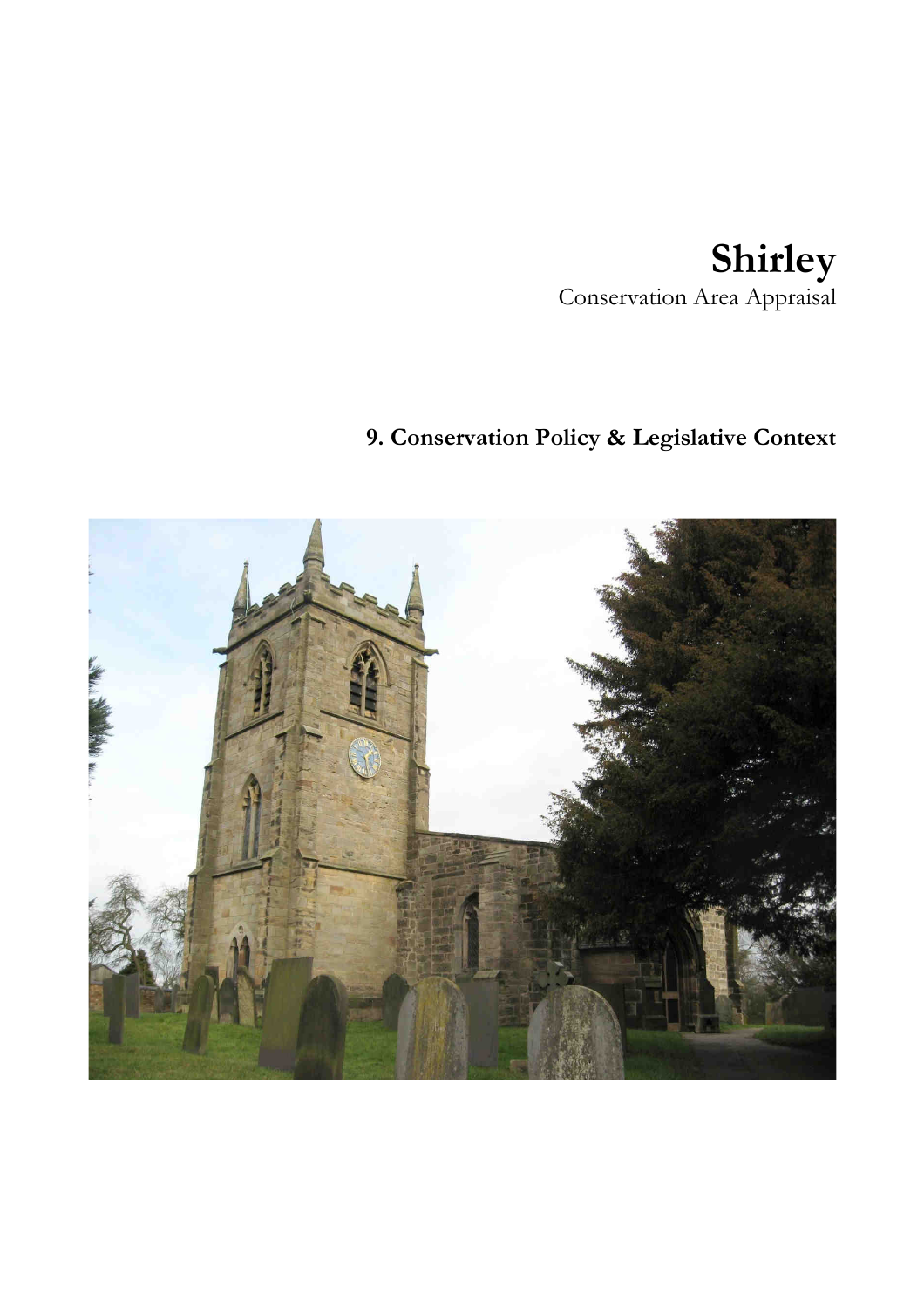## **CONSERVATION POLICY & LEGISLATIVE CONTEXT**

## **National Planning Guidance**

In March 2012 Planning Policy Statement 5: Planning for the Historic Environment which provided a national framework of policies affecting the historic environment, was revoked by the introduction of the National Planning Policy Framework (NPPF). However at the time of writing this Appraisal the Historic Environment Planning Practice Guide (HEPPG) which accompanied PPS5 remains pertinent, particularly Part 6. This part of the document provides information on making Repairs; Restoration, Additions and Alterations; and Works for Research.

Historic Environment Planning Practice Guide www.english-heritage.org.uk.

### **National Planning Policy Framework**

In March 2012 the Government introduced the National Planning Framework (NPPF) which revoked many of the previous Planning Policy Guidance documents and Planning Policy Statements including Planning Policy Statement 5 : Planning for the Historic Environment.

The NPPF identifies that its overarching priority is the provision of sustainable development. The NPPF sets out the Governments Planning Policies for England and how these are expected to be applied. It focuses on delivery of sustainable development by considering 13 factors:-

- 1. Building a strong competitive economy
- 2. Ensuring the vitality of town centres
- 3. Supporting a prosperous rural economy
- 4. Promoting sustainable transport
- 5. Supporting high quality communications infrastructure
- 6. Delivering a wide choice of high quality homes
- 7. Requiring good design
- 8. Promoting healthy communities
- 9. Protecting Green Belt land
- 10. Meeting the challenge of climate change, flooding and coastal change
- 11. Conserving and enhancing the natural environment
- 12. Conserving and enhancing the historic environment
- 13. Facilitating the sustainable use of materials

Whilst the historic environment is referred to within various parts of the NPPF the most pertinent policies are contained within Part 12.

## **Part 12 - Policies on Conserving and Enhancing the Historic Environment**

## **NPPF Policy 126**

Local Planning Authorities (LPAs) should set out in their Local Plan a positive strategy for the conservation and enjoyment of the historic environment, including heritage assts most at risk through neglect, decay or other threats. LPAs should recognise heritage assets as an irreplaceable resource and conserve them in a manner appropriate to their significance.

LPAs should take account of :-

- sustaining and enhancing the significance of heritage assets and putting them to viable uses consistent with their conservation.
- social, cultural, economic and environmental benefits that conservation of the historic environment can bring
- new development making a positive contribution to local character and distinctiveness
- the contribution made by historic environment to the character of a place.

## **NPPF Policy 127**.

When considering the designation of Conservation Areas, LPA's should ensure that an area justifies such status because of its special architectural or historic interest and that the concept of conservation is not devalued through the designation of areas that lack special interest.

**NPPF Policy 128**. LPA's should require applicants to describe the significance of any heritage assets affected including contribution made by their setting. The level of detail should be proportionate to the assets importance and no more than is sufficient to understand the potential impact of the proposal on their significance. As a minimum the Historic Environment Record (*held by DCC*) should have been consulted and the heritage assets assessed using appropriate expertise where necessary. Where a site includes or has the potential to include heritage assets with archaeological interest LPAs should require developers to submit an appropriate desk based assessment and where necessary a field evaluation.

## **NPPF Policy 129.**

LPA's should identify and assess the particular significance of any heritage asset that may be affected by a proposal (inc. setting) taking account of available evidence and any necessary expertise. LPAs should take this assessment into account when considering the impact of a proposal on a heritage asset to avoid or minimise conflict between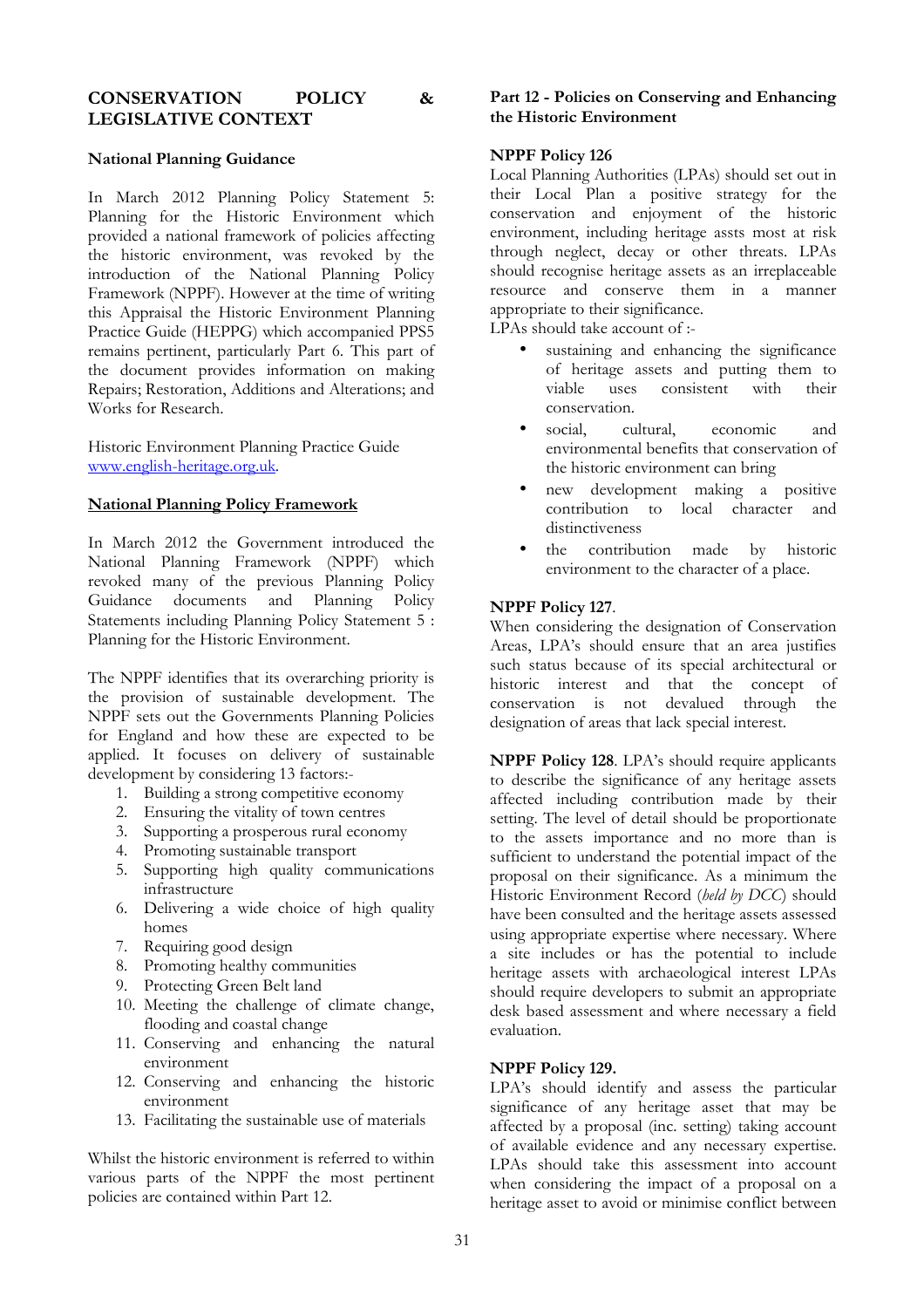the heritage asset's conservation and any aspect of the proposal.

**NPPF Policy 130** Where there is deliberate neglect of, or damage to a heritage asset, the deteriorated state of the heritage asset should not be taken into account in any decision

**NPPF Policy 131** In determining planning applications L.P.A.s should take account of

- The desirability of sustaining and enhancing the significance of heritage assets and putting them to viable uses consistent with their conservation
- The positive contribution that conservation of heritage assets can make to sustainable communities including their economic viability
- The desirability of new development making a positive contribution to local character and distinctiveness

**NPPF Policy 132** When considering the impact of a proposed development on the significance of a designated heritage asset, great weight should be given to the assets conservation. The more important the asset, the greater the weight should be. Significance can be harmed or lost through alteration or destruction of the heritage asset or development within its setting. As heritage assets are irreplaceable, any harm or loss should require clear and convincing justification.

- Substantial harm to, or loss of a grade II listed building, park or garden should be exceptional.
- Substantial harm to, or loss of designated heritage assets of the<br>highest significance. notably significance. scheduled monuments, protected wreck sites, battlefields, Grade I and II\* listed buildings, Grade I and II\* Registered Parks and Gardens and World Heritage Sites should be wholly exceptional.

**NPPF Policy 133.** Where a proposed development will lead to substantial harm to, or total loss of significance of a designated heritage asset, local planning authorities should refuse consent, unless it can be demonstrated that the substantial harm or loss is necessary to achieve substantial public benefits that outweigh that harm or loss, or all of the following apply:-

• The nature of the heritage asset prevents all reasonable use of the site;

- No viable use of the heritage asset itself can be found in the medium term through appropriate marketing that will enable its conservation
- Conservation by grant funding or some form of charitable or public ownership is demonstrably not possible
- The harm or loss is outweighed by the benefit of bringing the site back into use

**NPPF Policy 134.** Where the development proposal will lead to less than substantial harm to the significance of the designated heritage asset, this harm should be weighed against the public benefits of the proposal, including securing its optimum viable use.

## **NPPF Policy 135.**

The effect of an application on the significance of a non-designated heritage asset should be taken into account in determining the application. In weighing applications that affect directly or indirectly nondesignated heritage assets, a balanced judgement will be required having regard to the scale of any harm or loss and the significance of the heritage asset'.

**NPPF Policy 136.** Local Planning Authorities should not permit loss of the whole or part of a heritage asset without taking all reasonable steps to ensure the new development will proceed after the loss has occurred.

**NPPF Policy 137** Local Planning Authorities should look for opportunities for new development within Conservation Areas and World Heritage Sites and within the setting of heritage assets to enhance or better reveal their significance. Proposals that preserve those elements of the setting that make a positive contribution to, or better reveal the significance of the asset should be treated favourably.

**NPPF Policy 138** Not all elements of a WHS or a Conservation Area will necessarily contribute to its significance. Loss of a building or other (element) which makes a positive contribution to the significance of the Conservation Area or World Heritage Site should be treated either as substantial harm under paragraph (policy) 133 or less than substantial harm under paragraph (policy) 134, as appropriate taking into account the relative significance of the element affected and its contribution to the significance of the Conservation Area or World Heritage Site as a whole.

**NPPF Policy 139** Non-designated heritage assets of archaeological interest that are demonstrably of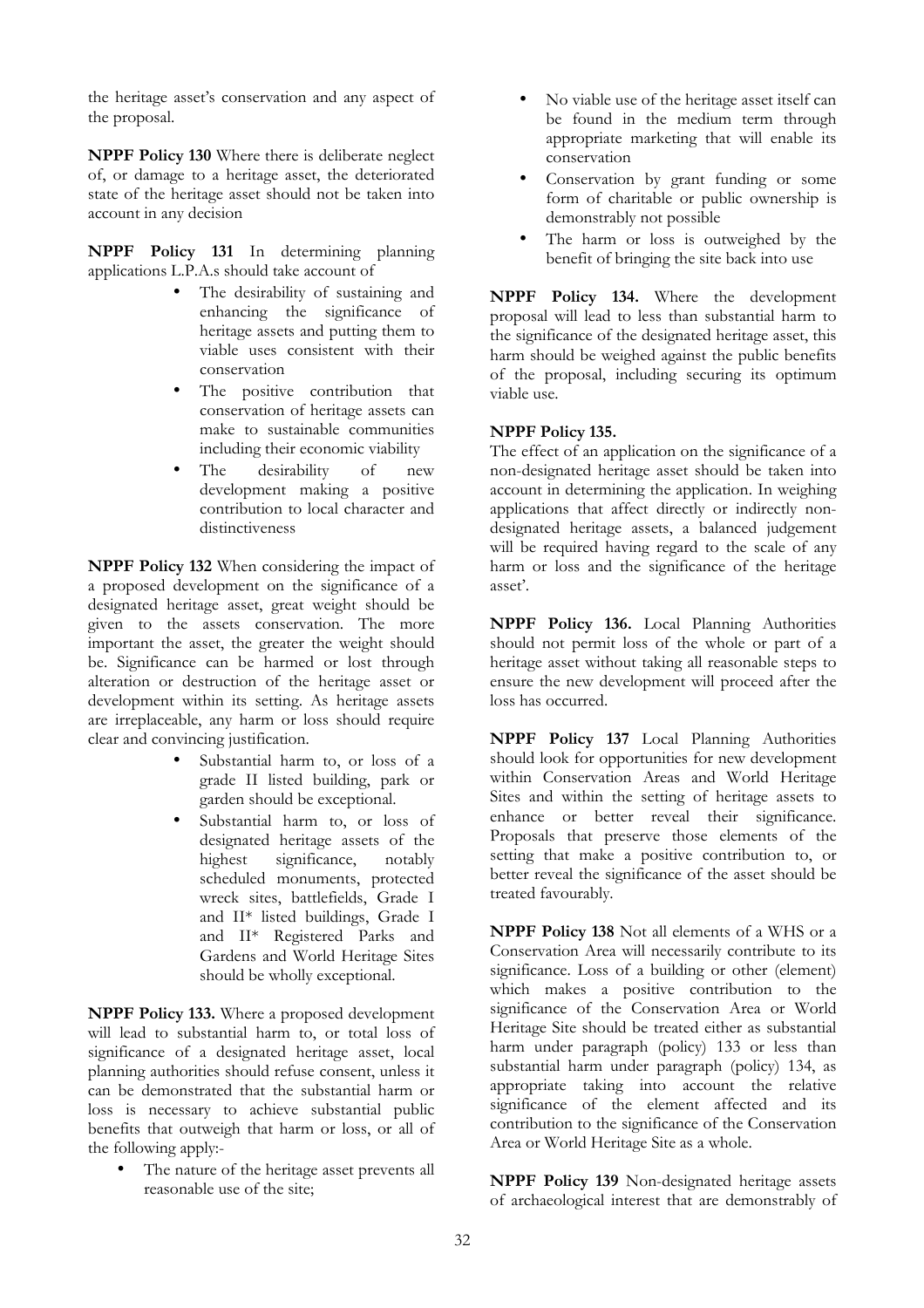equivalent significance to scheduled monuments, should be considered subject to the policies for designated heritage assets**.** 

**NPPF Policy 140** LPA's should assess whether the benefits of a proposal for enabling development, which would otherwise conflict with planning policies but which would secure the future conservation of a heritage asset outweigh the disbenefits of departing from those policies.

## **NPPF Policy 141.**

LPA's should make information about the significance of the historic environment gathered as part of plan making or development management publicly accessible. They should also require developers to record and advance understanding of the significance of any heritage assets to be lost (wholly or in part) in a manner proportionate to their importance and the impact, and to make this evidence (and any archive generated) publically accessible *(as part of the HER–see DCC, museum archive or public depository)*. However the ability to record evidence of our past should not be a factor in deciding whether such loss should be permitted.

**NPPF Section 7 – Requiring Good Design**  (policies 56 to 68) are also relevant.

# **LOCAL PLANNING GUIDANCE**

## **Derbyshire Dales Adopted Local Plan (2005)**

The Derbyshire Dales Local Plan was adopted in November 2005 and a new Local Plan is currently under consideration with a likely adoption date of early 2014.

The existing Local Plan reinforces the view that the quality of the environment, natural and man-made, is an asset to be conserved. It realizes that this can be viewed as a major constraint to development, but that it also offers great opportunities for development to be conceived in harmony with it. Positive conservation policies coupled with a development strategy are needed, so that aims to meet real needs and encourage sustainable realistic developments in conjunction with the environment, are achieved.

The policies below can be found within the **Natural, Historic and Built Environment** section. The most relevant to this Appraisal are noted below.

# **Policy NBE6**

# **Trees and Woodlands**

Planning permission will only be granted for development likely to have a direct or indirect adverse impact upon trees and woodlands if it can be demonstrated that the justification for the development outweighs their importance for the nature conservation or amenity value. Where any trees are lost as part of a development proposal the Council will impose conditions or seek to negotiate a Section 106 Obligation to replace those that are lost on the basis of three replacements for each one lost.

## **Policy NBE7**

## **Features Important in the Landscape**

Planning permission will only be granted for development likely to have an adverse impact upon landscape features such as hedgerows, walls, streams and ponds, where it can be demonstrated that the justification for the development outweighs their importance to the character and appearance of the immediate and wider landscape. In appropriate circumstances the Council will impose conditions or seek to negotiate a S106 Obligation to safeguard the long-term protection and management of such features.

## **Policy NBE8**

## **Landscape Character**

Planning permission will only be granted for development that protects or enhances the character, appearance and local distinctiveness of the landscape.

### **Supplementary Planning Guidance**

In July 2007 Derbyshire Dales District Council adopted Supplementary Planning Guidance for Landscape Character and Design.

The Conservation Area and its surrounding land fall within the Needwood and South Derbyshire Claylands landscape character area. The Conservation Area itself lies almost entirely within the Settled Plateau Farmlands landscape type while the surroundings to the east, west and south lie within the Settled Farmlands landscape type

## **Policy NBE16**

## **Development Affecting a Listed Building**

Planning permission for development will only be granted where it does not have an adverse impact upon the special character or setting of a listed building.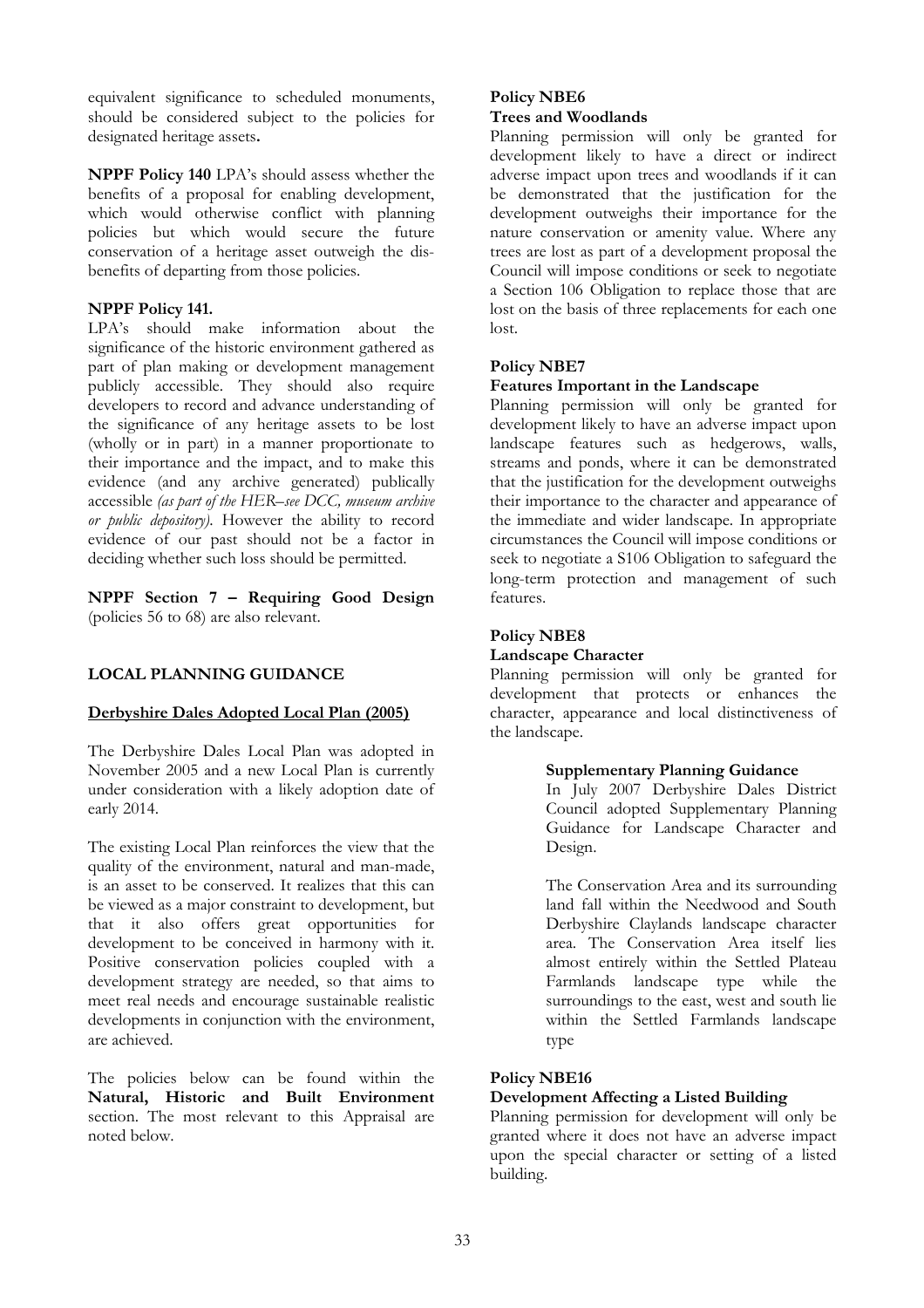## **Policy NBE17**

**Alterations and Extensions to a Listed Building**  Planning permission for development involving alterations or extensions to listed buildings will only be granted where;

- (a) the historic form of the building is retained and;
- (b) any architectural or historically important elements of the building, are retained in largely unaltered form; and
- (c) the proposed design, materials, scale and detailing does not have an adverse impact the character and appearance of the listed building

## **Policy NBE18**

## **Conversion and Changes of Use of a Listed Building**

Planning permission for the conversion and/or change of use of a listed building will be granted provided that;

- (a) the original use is no longer appropriate or viable and;
- (b) if the proposed use is not the original use, it is appropriate to the status of the listed building
- (c) the proposal will protect the listed building and its setting

# **Policy NBE19**

## **Demolition of Listed Buildings**

Planning permission for development involving the demolition of a listed building will only be granted where;

- (a) the building is wholly beyond economic repair and:
- (b) it can be demonstrated that every possible effort has been made to continue its current use or find a compatible alternative use that would allow for the retention of the listed building and;
- (c) the application is accompanied by a redevelopment scheme for the site, the merits of which would outweigh the loss of the listed building.

The Council will impose conditions or seek to enter into a Section 106 Obligation to ensure the implementation of the redevelopment scheme at the earliest possible opportunity following demolition of the listed building.

## **Policy NBE20 Enabling Development**

Planning permission for development adjacent to or within an Heritage Asset\* *(\*Scheduled Monument, other archaeological remains, listed building, other historic buildings* 

*of more local significance, conservation areas or registered parks and gardens)* and used to fund the repair, restoration or improvement of a Heritage Asset will not be granted unless:-

- a. it can be demonstrated that it is the only viable means of repairing, restoring or improving the heritage asset and:
- b. it would not have an adverse impact on the archaeological, architectural, historic or landscape interest of the heritage asset or its setting and:
- c. it can be demonstrated that the development is the minimum necessary to secure the long-term future of the heritage asset and;
- d. the benefits that accrue from the development outweigh any long-term benefits.

# **Policy NBE21**

## **Development Affecting a Conservation Area**

Planning permission for development proposals within or adjacent to a conservation area will be granted provided that they preserve or enhance the character or appearance of the area.

## **Policy NBE24**

## **Archaeological Sites and Heritage Features**

Planning permission will not be granted for development likely to disturb or have an adverse impact upon Scheduled Ancient Monuments or other nationally important archaeological remains or their setting

Planning permission for development likely to disturb or have an adverse impact upon other important archaeological or heritage features, or their setting will only be granted where it can be demonstrated that;

- (a) the feature can be preserved in-situ, or;
- (b) where in-situ preservation is not feasible mitigation measures can be put in place that minimises any adverse impact upon the feature and its setting.

Where appropriate the Council will impose conditions or seek to negotiate a Section 106 Obligation to ensure appropriate investigation and recording, before and during development.

## **Policy NBE26**

## **Landscape Design in Association with New Development**

In determining applications for planning permission the Council will consider whether there is a need for the submission, implementation and maintenance of a scheme of landscaping to ensure that the proposed development would integrate with or enhance its surroundings. Where this is considered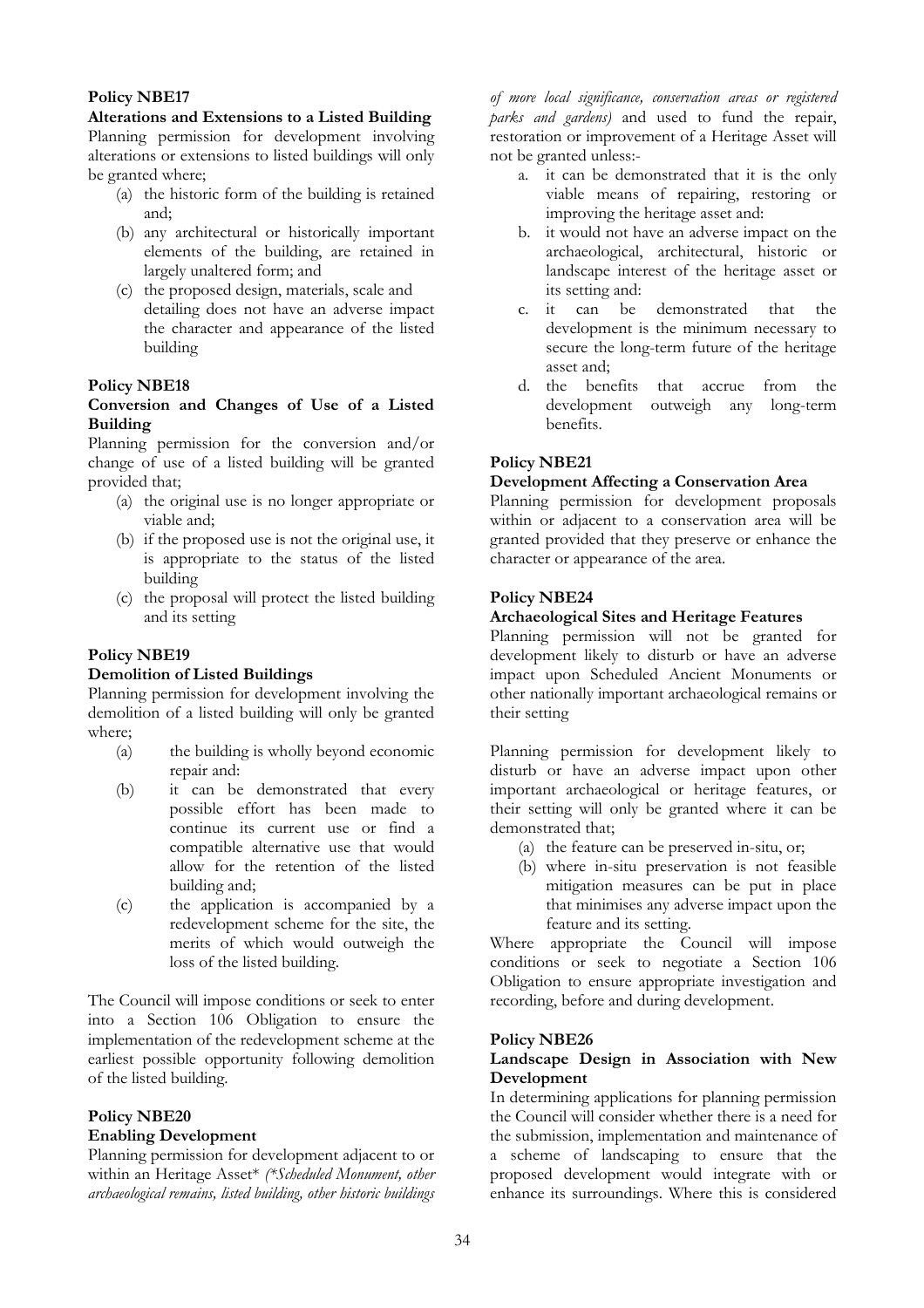to be necessary appropriate conditions will be imposed on any planning permission.

**Other policies** in the Derbyshire Dales Adopted Local Plan will be relevant to Shirley although they are not all recorded here, where the emphasis is on the built and natural environment of the Conservation Area. Other relevant policies include:-

### **Strategic Framework policies**

- SF4 Development in the Countryside
- SF5 Design and Appearance of Development
- SF6 Protection of the Best Agricultural Land (Part of Shirley Conservation Area is identified as Grade 2 Agricultural land)

#### **Housing policies**

- H2 Extensions to Dwellings
- H3 Dependent Persons Units
- H4 Housing Development Outside Settlement Framework Boundaries
- H5 Conversion and Re-use of Buildings to Provide Residential Accommodation Outside Settlement Frameworks
- H6 Replacement Dwellings in the Countryside
- H8 Extending Domestic Curtilages into the Countryside
- H9 Design and Appearance of New Housing.
- H12 Alternative Provision for Affordable Housing Outside Settlement Frameworks
- H13 Affordable Housing Exceptional Sites in Rural Areas

#### **Economic & Development Policies**

- EDT13 Buildings Associated with Agriculture, Forestry or Other Rural Based Enterprise
- EDT14 Farm Diversification
- EDT15 New Build Industrial and Business Development Outside of Settlement Frameworks
- EDT16 Re-use of Rural Buildings for Industrial and Business Use

# **Transportation policies**

- Access Requirements and the Impact of New Development
- TR3 Provision for Public Transport

#### **Infrastructure & Community Facilities policies**

- CS5 Renewable Energy Installations
- CS6 Wind Turbine Generator Development

#### **Leisure and Recreation policies**

L9 Safeguarding Public Rights of Way

#### **LEGISLATION**

Conservation area designation has always had minimal impact on the individual and successive governments have always sought to ensure that the rights of individuals within conservation areas are not overly constrained, as compared with individuals outside of protected areas. However, erosion of historic fabric within conservation areas over the years has led to additional controls being introduced to protect the overall environment (e.g. the use of Article 4 Directions).

#### *Development*

The Town & Country Planning (General Permitted Development Order) 1995 indicates the rights of an individual to act without the need for a planning approval. However, some of these rights are withdrawn, or are more limited in their application in conservation areas and national parks, than elsewhere. In October 2008 amendments were introduced to the TCP (GPDO) 1995 by the TCP (GPDO) 2008. The following indicate constraints within a Conservation Area that are **'additional'** to **planning requirements** outside a Conservation Area**.** 

Planning permission is required for:-

- An extension to the dwelling-house which would extend beyond a wall forming a side elevation of the original dwelling-house.
- An extension of the dwelling-house which would have more than one storey and extend beyond the rear wall of the original dwelling-house.
- Cladding a house with stone, artificial stone, pebble-dash, render, timber, plastic and tiles.
- The enlargement of a house consisting of an addition or alteration to its roof.
- The provision, alteration or improvement of a building/enclosure/pool or the provision of a container to be used for domestic heating purposes (oil/gas) within the curtilage of a dwelling-house **if** any part of the building, enclosure, pool or container would be situated on land between a wall forming a side elevation of the house and the boundary of the cartilage of the house.
- The installation, alteration or replacement of a chimney, flue or soil and vent pipe on a house **if** the chimney, flue, soil, or vent pipe would be installed on a wall or roof-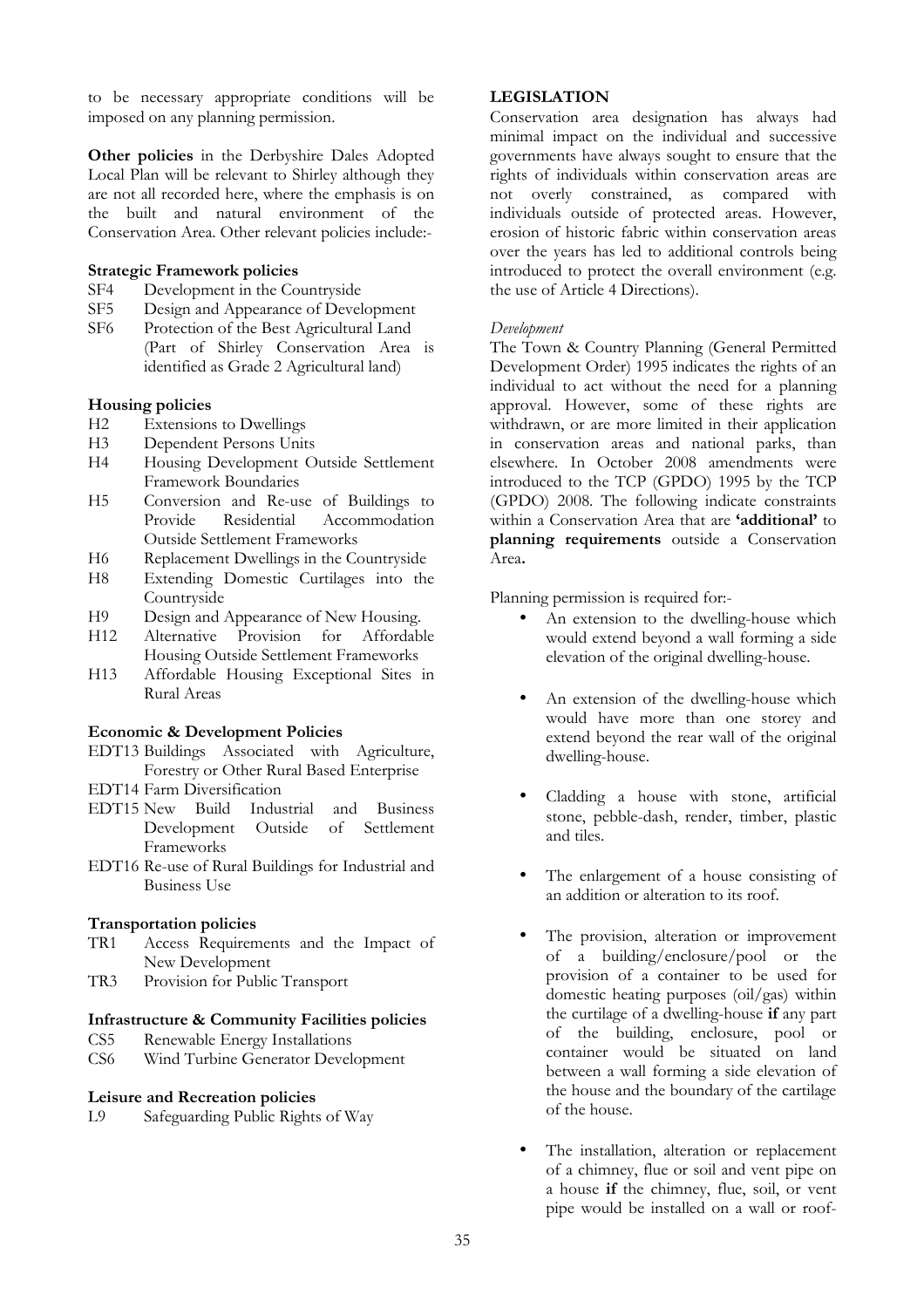slope which fronts a highway or forms either the principal or side elevation of a house.

The installation, alteration or replacement of a satellite dish on a house, or within the curtilage of a house **if** it consists of the installation of a satellite dish, on a chimney, wall or roof slope which faces onto, and is visible from a highway or on a building which exceeds 15 metres in height.

# **Installation of Micro-generation Equipment**

Planning permission is required for :-

- The installation, alteration or replacement of solar thermal equipment on a house (or flats) if the solar PV or solar thermal equipment would be installed on a wall forming the principal or side elevation of the house and would be visible from the highway, or; on a wall of a building within the curtilage of the house and would be visible from a highway.
- The installation, alteration or replacement of stand alone solar within the curtilage of a dwelling-house **if** it is to be situated within any part of the curtilage of the dwellinghouse and would be visible from the highway.
- The installation, alteration or replacement of a flue, forming part of a biomass heating system on a dwelling-house **if** the flue would be installed on a wall or a roof-slope forming the principal or side elevation of the dwelling-house and would be visible from a highway.
- The installation, alteration or replacement of flue, forming part of combined heat and power system, on a dwelling-house **if** the flue would be installed on a wall or a roofslope forming the principal or side elevation of the dwelling-house and would be visible from a highway.

# *Trees*

Under the Town and Country Planning Act 1990 (Section 211), subject to range of exceptions, anyone proposing to cut down, or prune a tree in a Conservation Area is required to give six weeks notice to the local planning authority. This provides the local authority with the opportunity for bringing the tree under their general control by making a tree preservation order in respect of it. Penalties for contravention are similar to those relating to tree preservation orders.

## *Conservation Area Consent*

Conservation Area Consent is required for the substantial or total destruction of a building in a conservation area greater than 115 cubic metres. Consideration is given as to whether the building makes a positive contribution to the character and appearance of the Conservation Area. Conservation Area Consent is also required for the demolition of walls, fences and other means of enclosure where planning permission would have been required for their construction.

Following the outcome of the Shimizu case, various works that would previously have constituted partial demolition are not subject to consent, despite their removal having a potentially detrimental effect on the character or appearance of the area e.g. loss of significant architectural elements.

## *Article 4 Directions*

It is recognized that in some conservation areas, the above criteria only provides limited measures, and additional controls may be desirable. The General Planning Development Order (GPDO) therefore allows the local authority to introduce Article 4 Directions to withdraw further rights in relation to features, which are considered to be of particular significance in the area. Items which can be brought under additional control include:-

- Alteration to a dwelling-house (this could include external windows)
- Roof slopes and materials
- External doors/porches
- Ancillary buildings
- Hard surfaces, e.g. drives and hardstandings
- Satellite antennae
- Gates, walls, fences
- Chimneys
- Painting

If it is considered that there is a particular threat to the character or appearance of a conservation area from inappropriate 'permitted development', the local planning authority will give consideration to the establishment of an Article 4 Direction (under the provisions of the Town and Country Planning Act 1990) to bring specified aspects of permitted development under control. Normally it is recommended that any Article 4 Direction should be reviewed every five years.

Any potential new Directions would be the subject of a full public consultation exercise with local residents and the Parish Council.